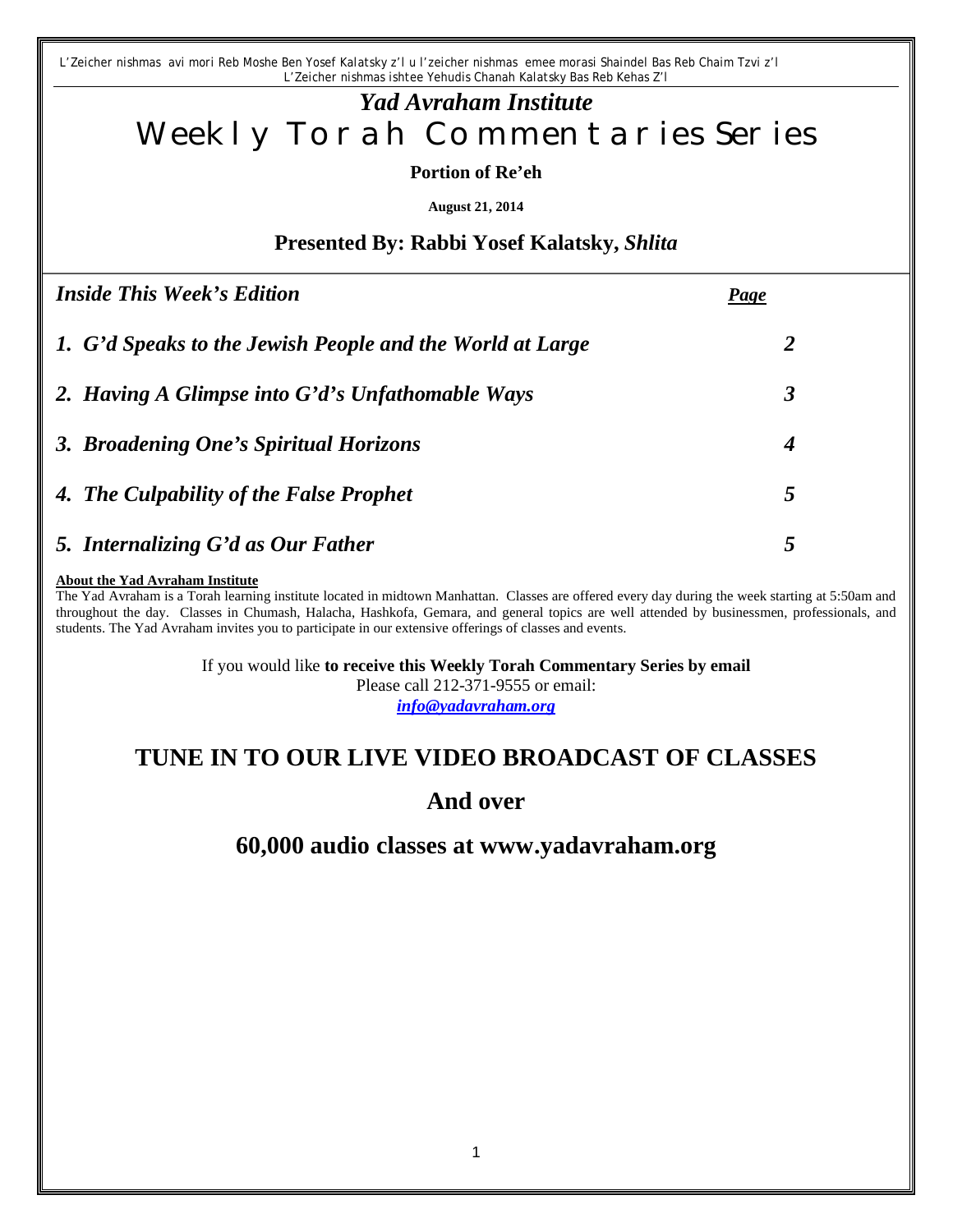*August 21, 2014*

# **Re'eh**

### *Presented by* **Rabbi Yosef Kalatsky,** *Shlita Dean*

## *1. G'd Speaks to the Jewish People and the World at Large*

The Torah states, **"See, I present before you today a blessing and a curse."** The Midrash cites a verse from Eyov, "'He (G'd) uncovered their ears to be receptive to rebuke…' If they will heed the rebuke of G'd then they will live their days in goodness and their years in pleasantness. However, if they will not heed the rebuke of G'd, then they will be cast away. G'd does not bring suffering/tragedy upon a person before he has been forewarned and given the opportunity to repent. If he repents then it will be good for him. If he will not repent, then G'd will bring suffering upon him. From where do we learn that G'd first forewarns the individual before punishing him? We learn this from Pharaoh, the king of Egypt. Before G'd brought the plagues upon him, He sent Moshe and Aaron to forewarn him so that he could fully appreciate the gravity of his behavior. The basis for rebuke is the Torah itself. G'd gave the Jew the directive to repent and return to the path of good. If he will do so, then it will be good for him…."

When G'd forewarns one before bringing suffering upon him? Is it only the Jewish people, does it only refer to the Jew or does it also include the nations of the world? The forewarning that is mentioned in the Midrash is not referring to the forewarning that must meet the criteria for one to be considered liable for punishment in court. (Jewish law dictates that one must be forewarned by two valid witnesses to be deserving of punishment). At one time the Jewish people had prophets who rebuked and forewarned them to correct their behavior. However, since the age of prophecy came to and end, what is the basis for the forewarning that precedes punishment? It is the Torah itself that provides the standard for the Jewish people to live by. As it states, **"If you continually hearken to My commandments that I command you today…then I will provide rain for your land in its proper time…Beware lest your heart be seduced…then the Wrath of G'd will blaze against you...."** The Torah provides sufficient rebuke in an unambiguous context. Thus, the Jew is culpable if he should transgress the Word of G'd. Since the Torah is the standard to which the Jewish people are held, it is considered the basis for their culpability if they should fail. However, the non-Jew who has no relevance to the Torah itself, what is the basis for his admonishment to be held liable for misbehavior?

Chazal ask, "Why did G'd give the nations of the world a prophet (Bilaam) who was as great as Moshe (in a certain context)?" It is so that the nations of the world should not claim that the basis for their spiritual failing was because they did not have a prophet similar to Moshe to lead them and give them clarity as He had provide for the Jewish people. G'd therefore gave the nations of the world, Bilaam the prophet. If Bilaam was of a similar caliber in piety and righteousness as Moshe, it would have been a proper response to the claim of the nations. However, G'd provided them with an individual who debase and personified evil. How was he qualified to direct the nations regarding their spirituality?

The Gemara in Tractate Zevachim tells us that when G'd gave the Torah at Sinai to the Jewish people, the earth had quaked so violently that the nations of the world believed that the world was coming to an end. They came to Bilaam, their prophet, with their concern. They said to him, "The world is coming to an end." Bilaam responded, "Do you not realize that the world cannot be destroyed again by G'd after the Great Flood G'd, because made a covenant with existence that He would not destroy it." They replied, "G'd only promised not to destroy the world with water. Perhaps it is being destroyed by fire." Bilaam said to them, "You fools! Do you not realize that G'd is giving His strength/power to the Jewish people (which is the Torah). It is because of this monumental moment that the world is quaking." To this the nations of the world responded, "G'd should bless His people with Peace" and returned to their mundane daily lives. Regardless of Bilaam's dimension of evil, at the moment that he informed the nations of the world of what was taking place (giving of the Torah at Sinai), he fulfilled his purpose of being G'd's prophet vis-à-vis the nations of the world. Being aware that G'd had given His power to the Jewish people (the Torah itself), the nations had a choice to be moved or touched by the event and thus repent or to do nothing. They chose to do nothing. With this level of clarity, they will not have a basis for vindication at the end of time that they were never aware.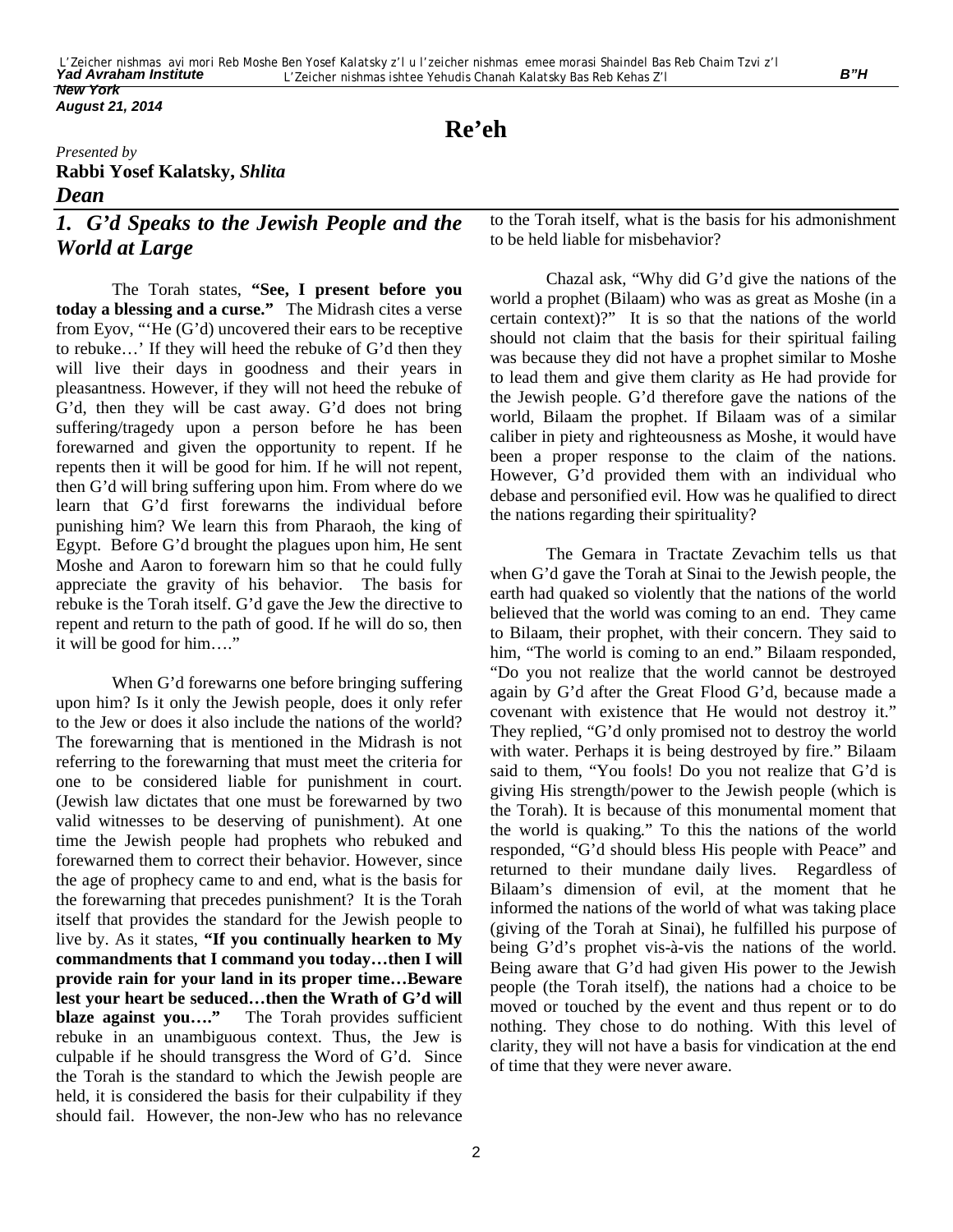## *2. Having A Glimpse into G'd's Unfathomable Ways*

The Torah states, **"When Hashem, your G'd, will cut down the nations to which you come to take possession…"** The Midrash states, " G'd said to the Jewish people, 'By your lives! I will wage wars on your behalf, but it will be recorded for all time that you were the ones who killed your enemies.' The actions of G'd are not similar to the actions of a mortal king. When a mortal king goes out to war, his legions go out before him. Although it is the armies that are victorious in battle, they return and praise the king and coronate him (despite the fact that he has no relevance to their victory). In contrast, after G'd defeated the enemies of the Jewish people, He glorified them and gave them the crown. As King David writes in Psalms, 'To Him Who smote great kings, for His Kindness endures forever….' The Jewish people acknowledge that it was due to the enduring kindness of G'd that their enemies were defeated. Although G'd was the cause of the victory, He glorified the Jewish people by recording in His Torah **'Moshe the servant of G'd and the Jewish people had**  smitten them..."

The Midrash continues, "Why did G'd destroy all of these nations? It is so that the Jewish people should inherit their land. They should enter into their homes and they will be filled with all goodness. Although the Jewish people wandered the desert for forty years, they should have entered into the Land immediately because G'd had said, **'I will bring you up from the impoverishment of Egypt to a Land full of goodness.'** If this is so, why did G'd delay their entry into the Land after leaving Egypt? When the seven nations of Canaan had heard that the Jewish people were going to enter into their land they cut down all of the trees, sealed all the wells, and destroyed the houses. It was so that the Jewish people should enter to find a desolate land. G'd said, 'If I were to bring the Jewish people into the Land immediately, they will find it in a state of desolation. I had promised them that it would have houses filled with all goodness. Thus, I will delay them in the desert for forty years.' The Canaanites attempted to live for a while in the state of desolation that they had created; however, after they saw that the Jewish people were not meant to come, they replanted the trees, fixed the wells, and built new homes and cities. After the Canaanites had rebuilt the Land, G'd said to Moshe, 'Why are you waiting to enter? You must take the people and enter into the Land immediately.'"

The Torah tells us that the reason the Jewish people needed to wander in the desert for forty years was due to the sin of the spies. Since the Jewish people lacked faith and believed the slanderous reports of the spies they did not merit to enter into the Land. The entire generation between the ages of 20 and 60 needed to perish in the desert over a period of forty years. If this is so, how do we reconcile the Midrash with that is written in the Torah regarding the wandering of the Jewish people for forty years?

The Torah tells us that there is a negative commandment that none of the seven nations of Canaan were permitted to remain alive. Sforno explains that since the Jewish people were delayed to enter into the Land for forty years, the nations that remained in the Land continued to sin during this period of time. Because they sinned in the holy land for an additional forty years, they had reached a level of evil that they needed to be destroyed. G'd thus commanded the Jewish people to destroy them. Had the Jewish people entered into the Land immediately, they would have not needed to kill the seven nations of Canaan.

The Jewish people were meant to enter into the Land immediately; however, because the Canaanites destroyed it and G'd's promise to enter into a Land that was filled with goodness could not be fulfilled, they needed to wander in the desert. During this period of time, G'd presented them with trials, tribulations, and spiritual challenges. If they were to succeed, they would have advanced spiritually. However, if they were to fail they would need to be rehabilitated. Since the Jewish people did indeed fail with the sin of the spies, it was deemed that the generation should perish during this time. In addition, over the forty-year period the Jewish people encamped in many locations where they remained for various lengths of time. In some locations they camped for only a number of days while in other locations they remained for several years. These locations were essential to the spiritual development and growth of the Jewish people, as explained by Ohr HaChaim HaKadosh.

Reb Chaim of Volozhin z'tl had said in the early part of the nineteenth century that America would be the final dwelling place of the Jewish people before the ultimate redemption with the coming of Moshiach. He explains, if one were to track the migrations of the Jewish people throughout history, one would find that they had remained in certain locations for an extended period and once they left, they never returned. This is because every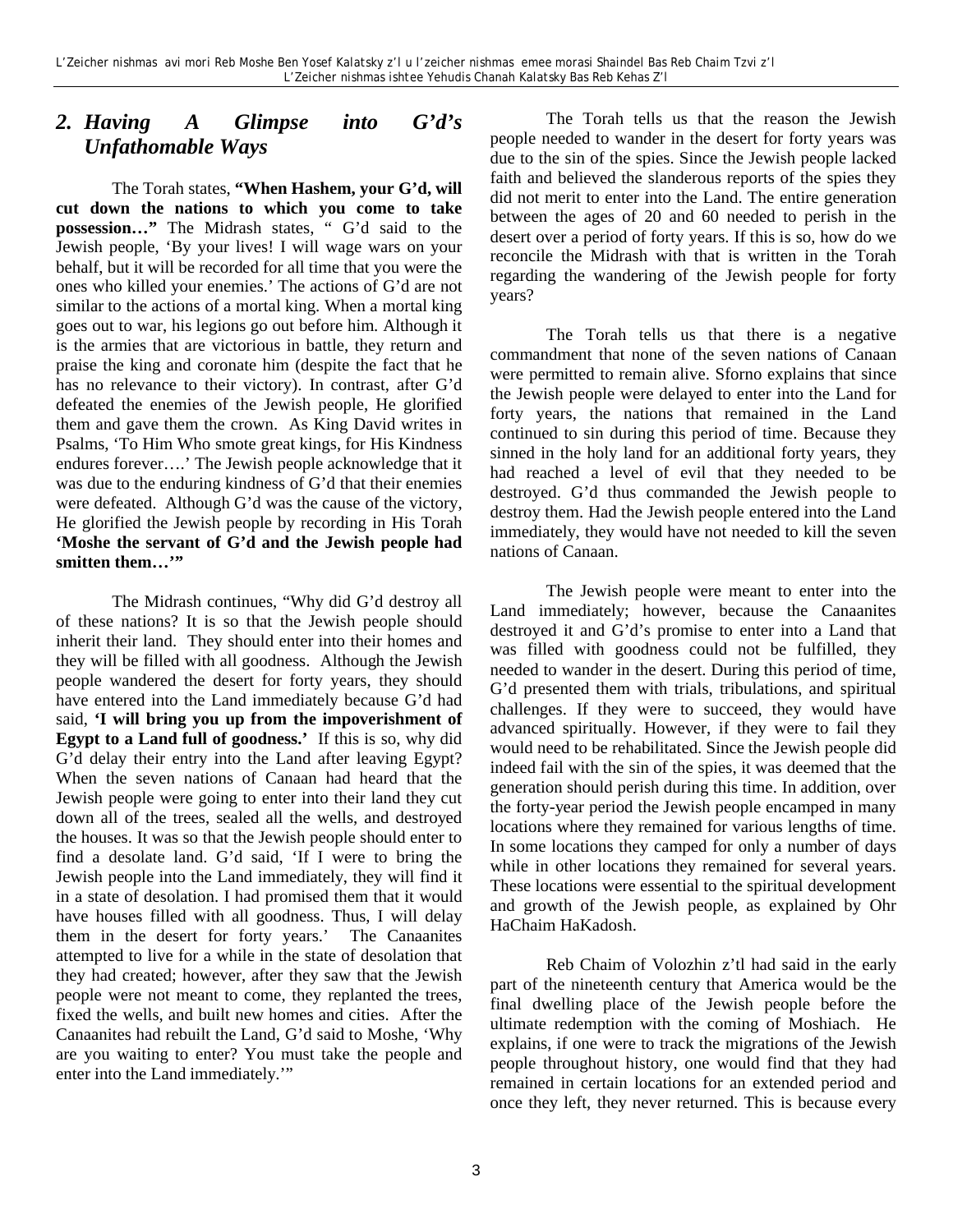location in which the Jewish peopled dwelled contained sparks of holiness that needed to be extracted and absorbed by the Jewish people. Once the sparks of holiness have been extracted in those locations, the Jewish people would move on to another location. Since the United States was a location in which the Jewish people had not migrated to in large numbers, it was a location that was fertile with sparks of holiness that needed to be extracted. It was similar to the locations in the desert in which the Jewish people camped as explained by Ohr HaChaim HaKadosh.

It is true that the Jewish people were promised to enter immediately into a Land of goodness; however, since they needed to be delayed because of the destruction that the Canaanites had wrought, their stay in the desert for the forty year period of time needed to be filled with spiritual opportunities and challenges until they were ready to enter into the Land.

## *3. Broadening One's Spiritual Horizons*

The Torah states, **"When Hashem, your G'd will broaden your boundary…"** The Midrash cites a verse from Proverbs, "'A man's gift broadens his way…' Based on what one gives of his own, G'd will broaden on his behalf (based on the principle of measure for measure). To whom does this verse refer? It is Avraham, our Patriarch. He had pursued the five kings and captured the King of Sodom. He had said to Avraham, **'Give me the people and take for yourself the possessions (spoils).'** Avraham responded by swearing, '**I will not take from you as much as a thread or a bootstrap…'** G'd said to Avraham, 'Because you had sworn not to take as much as a thread or a bootstrap, I swear that I will apply this (giving) to your children.' As King Solomon writes, '(G'd says) How beautiful are your paces in shoes, O daughter of the benefactor."

The Gemara in Tractate Chagiga explains the verse, "How beautiful are your paces in shoes…" to mean that when the Jewish people would ascend the Temple mount at the time of the festivals, G'd will gaze upon them and say, "How beautiful are your paces in shoes…" The shoes allude to the "bootstrap" that Avraham refused to take from the King of Sodom. The phrase, "daughter of the benefactor" refers to the Jewish people who are the offspring of Avraham who had given of his heart to G'd. As a result of Avraham rejecting what was rightfully his and not even taking as much as a bootstrap, G'd valued every pace of the Jewish people when they ascended the Temple mount to perform the mitzvos of the festival. His refusal of the spoils that was rightfully his as the victor, was a sanctification of G'd's Name. Avraham's decision not to have any level of association with the king of Sodom, who was the personification of evil, was considered to be the "gift" that Avraham had given. It was his sacrifice for G'd. In return, he received something of unlimited eternal value.

The Midrash continues, "Another interpretation of the verse , 'A man's gift broadens his way…' is referring to when the Jewish people had contributed their wealth towards the building of the Mishkan. When G'd had asked them to donate the materials that were needed for the Mishkan they immediately responded and continued to bring gifts until they were told to cease. Because of their giving in the most generous context, what did they merit? G'd broadened their boundary." As a result of giving in a manner that exceeds one's obligation, G'd responds measure for measure by giving the individual in an unlimited manner.

We, as Jews, are confronted continuously with trials and tribulations. We are tested on a continuous basis. Each individual is confronted with the choice to perform the mitzvah and utilize the moment as G'd intended or not. In addition, if one chooses to perform the mitzvah, he must decide with what degree of intent and meticulousness will he perform it. If one sacrifices or fully invests himself in the mitzvah, which is contrary to one's inclination, it is considered that he had given something significant. As a result, G'd will reward that individual for his performance of the mitzvah in the broadest manner.

The Mishna in Ethics of our Fathers tells us that the reward for a mitzvah has no relevance to the physical world. This is because the physical realm is limited and finite, while the reward for a mitzvah is unlimited. When one suppresses his inclination and performs a mitzvah, G'd rewards him in the world to come with eternal reward. In addition, G'd provides the individual many amenities in the physical world a side benefit to accommodate his spirituality. The Gemara tells us that G'd rewards the individual, in kind, minimally five hundred times the value of what the individual had given. What one receives in this world is not a portion of the eternal reward that is reserved for the world to come. G'd provides the individual with material reward to be able to continue to perform even more mitzvos without hardship to advance his spirituality. Chazal tell us that If one performs a mitzvah out of fear of G'd he will receive reward for one thousand generations. If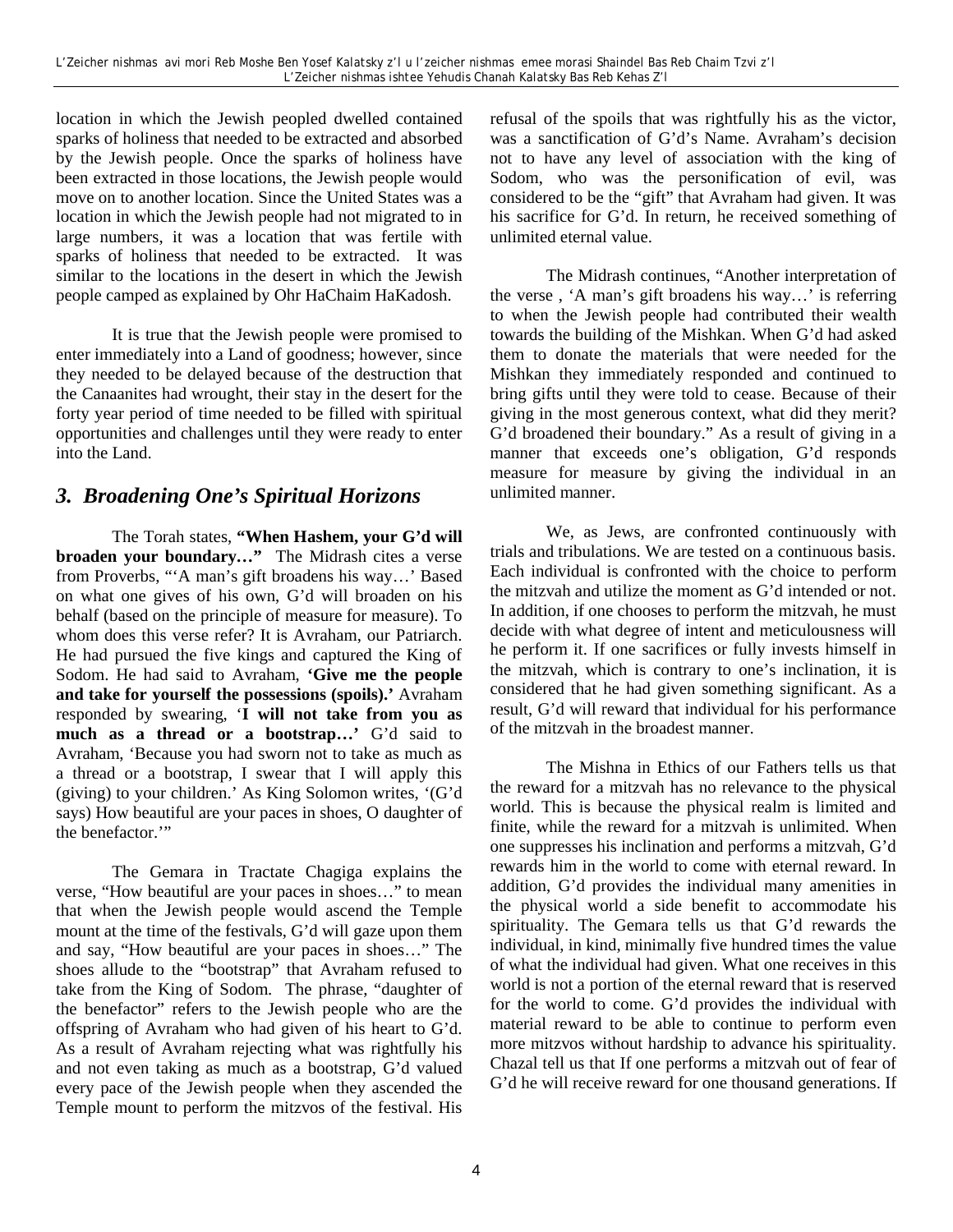he performs the same mitzvah out of love for G'd, he will receive reward for two thousand generations.

## *4. The Culpability of the False Prophet*

The Torah states regarding the false prophet, **"If there should stand up in your midst a prophet or a dreamer of a dream… he spoke to you saying, 'Let us follow gods of others that you did not know and we shall worship them!'…He (the false prophet) shall be put to death, for he has spoken perversion against Hashem your G'd, Who takes you out of the land of Egypt, and Who redeems you from the house of slavery…"** One would think that the false prophet deserves punishment of death because he had attempted to seduce the Jewish people to engage in idolatry (similar to the "seducer"). However, the Torah tells us that the false prophet deserves to die because "**he has spoken perversion against Hashem your G'd, Who takes you out of the land of Egypt…"** 

The severity of the punishment of false prophet deserves is due to the fact that he went against G'd, Who had taken the Jewish people out of Egypt. Had the false prophet persuaded a non-Jew to engage in idolatry, he would not be in violation and thus not be put to death. It is only because the false prophet had acted in a deviant manner before G'd who had taken the Jewish people out of Egypt and "redeemed them from the house of bondage." t Rashi cites Chazal who explain **"redeemed you from the house of bondage"** to mean, "Even if G'd had only taken the you (Jewish people) out from the house of bondage (and did nothing else) it would be sufficient reason that the false prophet should be liable for death." The Jewish people are bound to G'd and must demonstrate to Him sufficient gratitude because He had taken them out of the house of bondage. Thus, since the false prophet attempts to influence the Jewish people to turn away from G'd, they must put him to death.

In addition, the Torah states, "... **he has spoken perversion against Hashem your G'd, Who takes you out of the land of Egypt…"** Why does the exodus from Egypt have bearing on the severity of the punishment of the false prophet? Rashi cites Chazal who states, "G'd said to the Jewish people, 'The punishment that I have wrought upon the Egyptian people (through the plagues) in this manner has never occurred before in the history of creation. It is only because they oppressed you that I reacted in this manner." Until this moment, G'd's Hand in creation was cloaked in nature. His Presence in existence

was not obvious. However, with the ten plagues that were brought upon Egypt He openly displayed His dominance upon creation by altering the natural order.

Ramban in his commentary in the Portion of Bo explains the reason G'd changed His profile of involvement with existence regarding the redemption process from Egypt was for the purpose that the world and the Jewish people should recognize that He is the Omnipotent Being. As the Torah states regarding the plagues, **"It is so that Egypt shall know that I am G'd (at various levels)…"** G'd wanted to reveal to the world that He did not give control of existence to the hosts of heaven after He had Created the world. But rather, G'd Wills, Dictates, and Determines every aspect of existence as the time of Creation. The revealed miracles were intended to demonstrate and exhibit that G'd was never detached from existence but always was and will be the One to determine how existence manifests itself. It is to convey that nothing exists outside of His Will. The false prophet by attempting to seduce the people to engage in idolatry undermines G'd's intent of the redemption from Egypt through revealed miracles.

The Gemara in Tractate Chulin that when a sorcerer engages in witchcraft he disrupts G'd's heavenly retinue of angels regarding the function of existence. It is because of the seriousness of the sorcerer's behavior that he deserves to be put to death.

The Jewish people need to be dedicated and beholden to G'd because He had taken them out of the house of bondage. They should be even more appreciative of G'd because of the manner in which He had brought about their redemption. It was in a manner to give them an exceptional level of clarity of G'd's relationship to existence that should endure until the end of time. It is because the false prophet attempted to undermine and negate these past events, he deserves to die.

## *5. Internalizing G'd as Our Father*

The Torah states, **"(Moshe said to the Jewish people) You are children to Hashem, your G'd – you shall not cut yourself and you shall not make a bald spot between your eyes for a dead person."** Rashi in his commentary explains, "One is forbidden to lacerate himself or pull out his hair as an expression of grief for the dead. Because you (the Jewish people) are G'd's children you must appear in a pleasant and proper state. You should not be lacerated or be seen with bald spots." The Torah